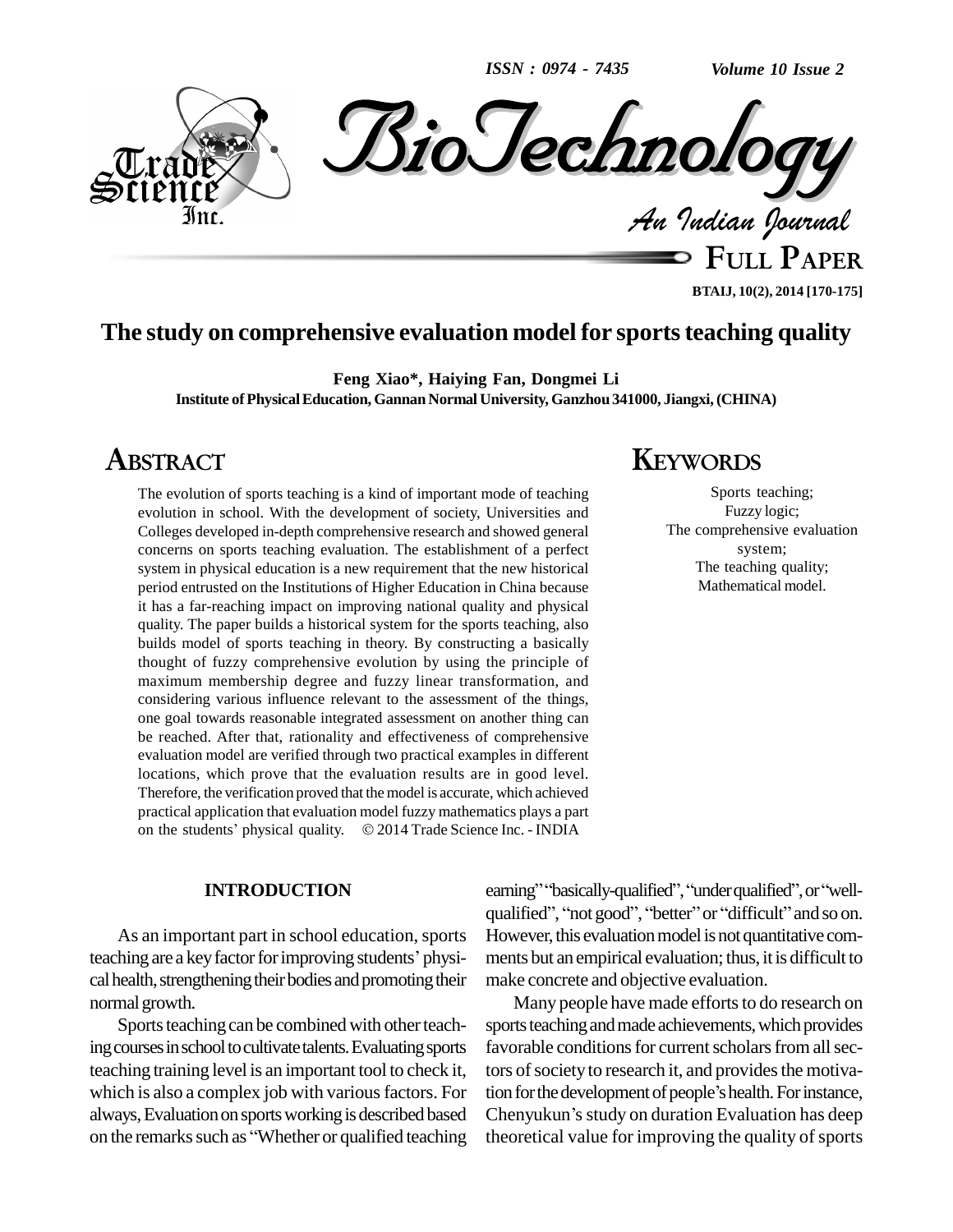teaching, Nowadays, we are faced with the new historical figures in the new century, and China is con structing innovative country. Also, We are faced with the further deep research to the new sports curricula teaching. Forthis, he made specific and deep discus sion on how to improve the evaluation system of sports education,whatkind of evaluation theorycould be con structed, and how to judge the sports teaching com prehensively, objectivelyand fairly **[2]**.

Shenxiaoqiang thinks that the evaluation of sports teaching is related to the information collected by the public and fair procedures, which is a system evaluation course. Furthermore, this study contributes to the improvement of sports teaching performance and detion course. Furthermore, this study contributes to the<br>improvement of sports teaching performance and de-<br>veloping the students' sports quality<sup>[3]</sup>, Zhangjun thinks that the purpose of sports teaching evaluation is to develop sports education cause in a higher level. And it is and u<br>a fair, objective and comprehensive evaluation activitiy preci<br>targeted at teachers' job effect and professional quala fair, objective and comprehensive evaluation activitiy ity<sup>[4]</sup>. Some people like Zhaxianfeng, Muyingjie made teaching<br>narration, aimed at sports teaching, which is a proce-sive ev<br>dure and result for sports teacher's potential value. The narration, aimed at sports teaching, which is a procedure and result for sports teacher's potential value. The<br>final goal is to cultivate more high—quality talents for physical education cause **[5]**, Liyuhua, who wrote the book named On the Evaluation View by Sports Teachers in 21<sup>st</sup> century, explained that physical education in sidering universities carries out aprocesswhichis aperfect com bination for intelligence and physical strength, for art education and intellectual education. He proposed building a comprehensive evaluation mechanism designed for sports teachers, which is required to perform relative evaluation to several aspects of teachers' performance and effect index, responsibility index; quality in $dex.$   $\{2\}$ In the article, Analysis on sports teachers Evaluation values from Harmonious Education Construction, Zhuzhihua and Zhushaohua put forward the construction of harmonious sports education system based on comprehensive evaluation system of sports teaching, which is the basic way and tool for constructing socialist harmonious society, Therefore. It has important and practical significance to attach importance to comprehensive evaluation of education.

The paper analyzed the factors that affect sports teaching based on the previous research result. Instead of quantitative evaluation for value, previous evaluation result is determined according to experience, so it is difficult to give an objective and detailed evaluation. This thesis attempted to employ Fuzzy methods to evaluate sports teaching training level, which is for seeking a more objective and quantitative evaluation method, Thus, Fuzzy methods are employed to make a com prehensive judgment towards sports teaching quality, for which theoretical basis is provided through the analysis of the fuzzy algorithm. Meanwhile, the rationality and effectiveness of this model are verified through practical application.

### **FUZZYCOMPREHENSIVEEVALUATION MODEL**

The comprehensive evaluation of sports teaching is influenced bymanyfactors, but these factors are fuzzy and uncertain,so, it is hard to make a judgment using precious methods, forthe more reasonable establish ment for comprehensive evaluation system of sports teaching, we presented fuzzymathematic comprehen sive evaluation model.

Through the basically idea that fuzzy comprehensive evolution is constructed by using the principle of maximum membership degree and fuzzy linear transformation, which is the main theoretic basis, and considering various influence relevant to the assessment of the things, one goal towards reasonable integrated assessment on another thing can be reached. Thus, the methods and procedures of comprehensive evaluation are carried out by fuzzy mathematics as follows [4]:

which,  $a_i$  ( $i = 1,2,3,\dots, n$ ) is the weight value of Forwhich,  $a_i$  (*i* = 1,2,3, ..., *n*) is the weight value of For-<br>mula2, It is dear that  $a_i \ge 0$  and  $\sum_{i=1}^{n} a_i = 1$ . If each First, the object of evaluation should be determined, and it is influenced by the way that "n "factors affect" single variable, whose factors set is u, the definition is and it is influenced by the way that "n "factors affect<br>single variable, whose factors set is u, the definition is<br> $u = (u_{1,}u_{2}, u_{3}, \dots, u_{n})$  and  $u_{i}$  ( $i = 1, 2, 3, \dots, n$ ) defined. Due to the different weight, the impact degree to certain judgment is not the same. Suppose that the fined. Due to the different weight, the impact degree to certain judgment is not the same. Suppose that the weight distribution is  $a_i \, a_i = (a_{i1}a_2, a_3, \dotsb a_n)$ , in istribution is  $a_i$   $a_i = (a_{1i}a_2, a_3, \dotsb, a_n)$ , in<br>  $i_i$  (*i* = 1,2,3,  $\dotsb$ , *n*) is the weight value of For-

*n i*  $a_i =$  $\int_{1}^{1} a_i = 1$ . If each factor  $a_i$  contains m sub factors and factors set is factor  $a_i$  contains m sub factors and factors set is  $u_i = (u_{i,1}, u_{i,2}, u_{i,3}, \dots, u_{i,m})$ , so, the corresponding

*<i>BioTechnology*<br>An Indian Journal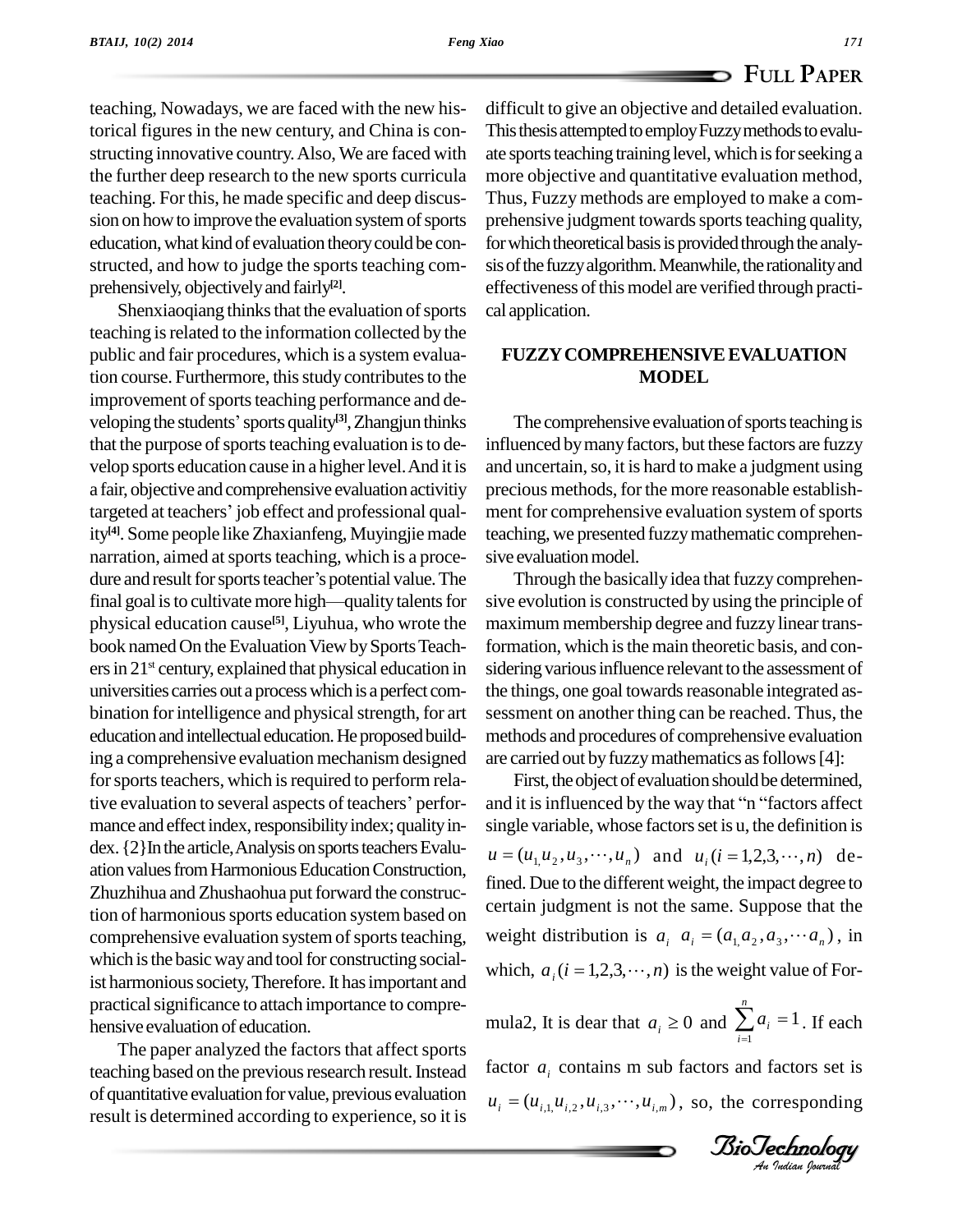# FULL PAPER

weight value, is  $a_i = (a_{i1} a_{i2}, a_{i3}, \cdots a_{i m})$ 

For a the  $u_{i,j}$  weight value, It's known from common

sense knowledge that  $a_{i,j} \ge 0$ ,  $\sum_{i=1}^{m} a_{i,j} = 1$ , a evaluation index collection, can be constructed like this:  $v = (v_1 v_2, \ldots, v_s)$ . Corresponding evaluation objects can be divided into s grades. suppose  $v_1v_2, \ldots, v_s$  we set a quality evaluation from the highest to the lowest, such as "excellent", "good", "passed" "failed" and so on.

After defining the quality evaluation for the index every factor  $u_{i,j}$ , the fuzzy comprehensive evaluation result

factor is performed.  $Sup$ for  $u_{i}$ e  $u_{i,j}$  (j = 1,2,3, ···, m)  $\mathbf{s}$  $\overline{O}$ p

 $r_i = (a_{i,1}, a_{i,2}, a_{i,3}, \cdots a_{i,m}) * (r_{i,1})^T$ ,  $i = 1,2,3,\cdots n$ fuzzy comprehensive

#### **Evaluation index set V**

Through synthetic calculation of the fuzzy matrix, the comprehensive evaluation results can be calculated. The result is follows:  $a<sub>S</sub>$  $b = a * r = (a_1 a_2, a_3, \cdots a_n) * (r_1, r_2, r_3, \cdots, r_n)^T$ ,

 $=(b_1, b_2, b_3, \dots, b_n)$  from the fuzzy set, a definite evaluation grade can be obtained by using maximum evaluation degree method. Due to  $B_i = \{B_i\}$ , the grade for its final evaluation result is  $k$ 

## THE COMPREHENSIVE EVALUATION **MODEL FOR SPORTS CURRICULUM TEACHING**

#### The total evalution set

The total evaluation set

 $u = (u - qualitative\ analysis)$ 

 $u$  – quantitative analysis) Among them:



 $u$  – qualitative =  $(u_1 \quad u_2 \quad u_3)$  = (Peer evaluation,

Student assessment, Expert evaluation)

 $u$  – quantitative =  $(u_a \quad u_5 \quad u_6)$  = (*Certificates*,

performance, Student achievement)

The establishment for the weight of single factor

The asymptotic concomitant probability, the weight of single factor and Kendall's correlation coefficient were calculated through relevant statistics. TABLE 1 and TABLE 2 are shown as follows:

From TABLE 2 above, it is known that the asymp-

| <b>TABLE 1: Respective weight values</b> |
|------------------------------------------|
|------------------------------------------|

| <b>Mean</b>        | Rank  |
|--------------------|-------|
| a <sub>1</sub>     | 0.502 |
| a <sub>2</sub>     | 0.297 |
| a <sub>3</sub>     | 0.201 |
| $\boldsymbol{a}_4$ | 0.607 |
| a <sub>5</sub>     | 0.210 |
| $a_{6}$            | 0.191 |

TABLE 2: Kendall's correlation coefficient and the asymptotic concomitant probability

| N28          |       |
|--------------|-------|
| Kendall's Wa | 0.941 |
| Asymp.Sig    | 0.001 |

totic probability, Asymp. Sig is 0.001, which is less than 0.01, and its w Kendall's correlation coefficient is 0.940, from this, it can be seen that the related coefficient is outstanding. Thus, the data in table 1 need correcting to obtain  $a_1 = 0.5$ ,  $a_2 = 0.3$ ,  $a_3 = 0.2$ ,  $a_4 = 0.06$ ,  $a_5 = 0.21$ ,  $a_6 = 0.19$ , 0

#### **Establishing weight proportion sets**

 $a$  – comprehensive =  $(a$  – qualitative,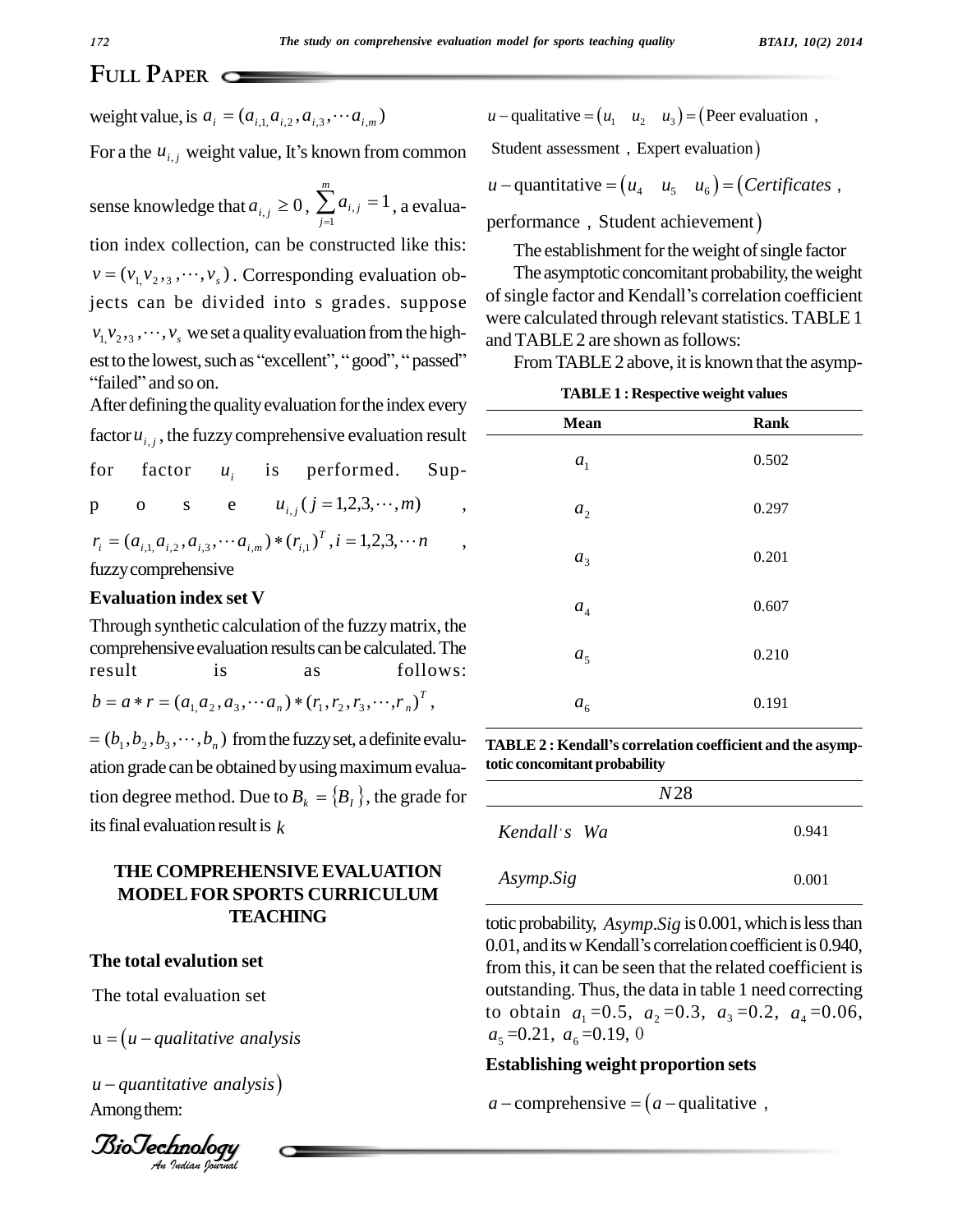## **FULL PAPER**

 $a$  – quantitative) =  $(0.5, 0.5)$ Among which: *a* – qualitative =  $(a_1 \ a_2 \ a_3)$  =  $(0.5 \ 0.25 \ 0.25)$ *a* – quantitative =  $(a_4 \ a_5 \ a_6)$  =  $(0.6 \ 0.20 \ 0.20)$ Thus:  $a -$ Qualitative comprehensive =  $0.5*$  $a -$ Qualitative comprehensive = 0.5\*<br>(0.5 0.3 0.2) = (0.25 0.15 0.1) (**0.5** 0.3 0.2)=(0.25 0.15 0.1)<br>  $a -$ Quantitative comprehensive = 0.5  $a - 0.25 = 0.25$ <br>  $a - 0.25 = 0.25$ *a* - Quantitative comprehensive = 0.5<br>  $\textbf{4}$  0.6 0.20 0.20)=(0.3 0.105 0.095) Thus: **Thus:**<br> *a* – comprehensive = (0.25 0.15 0.1 0.3 0.16 0.28 0.3 0.3 0.44 0.3 0.44 0.3 0.44 0.3 0.44 0.3 0.44 0.3 0.44 0.3 0.44 0.3 0.44 0.3 0.44 0.5 0.44 0.5 0.44 0.5 0.44 0.5 0.44 0.5 0.44 0.5 0.44 0.5 0.44 0.5 0.44 0.5  $a$  – comprehensive = (0.25 0.15 0.1 0.3 0.105 0.095)

#### **Establishing comprehensive fuzzy matrix of sports cur iculum** ٦

| $\mathbf{u}_1$<br>$\mathbf{u}_1$<br>$\mathbf{u}_2$<br>$\mathbf{u}_2$<br>$\mathbf{b} = \mathbf{a}^* \mathbf{r} = \mathbf{a}^* \begin{bmatrix} \mathbf{u}_3 \\ \mathbf{u}_2 \end{bmatrix} = (0.25 \quad 0.15 \quad 0.1 \quad 0.3 \quad 0.105 \quad 0.095)^* \begin{bmatrix} \mathbf{u}_3 \\ \mathbf{u}_4 \end{bmatrix}$<br>$u_4$<br>$\mathbf{u}_4$<br>$\mathbf{u}_5$<br>$u_{6}$ |  |
|-------------------------------------------------------------------------------------------------------------------------------------------------------------------------------------------------------------------------------------------------------------------------------------------------------------------------------------------------------------------------------|--|
|-------------------------------------------------------------------------------------------------------------------------------------------------------------------------------------------------------------------------------------------------------------------------------------------------------------------------------------------------------------------------------|--|

#### **MODELAPPLICATION**

The investigation is carried out among the students in a school, sports courses taken for example. The result showed that 5% of courses, which is taken by 2 teachers, are poor; 20%, which is taken by 8 teach ers, are in the middle level; 27.5%, which istaken by two teachers 11, are good; 47.5%, which is taken by 19 teachers, are excellent. Afterwards, the result from a questionnaire survey to the ten teachers showed that no course is poor, 10% of the courses, taken by 2 people, are in the intermediate level, 30% of the courses are good, which isfrom 3 people, 60% of the courses are good. Finally, we gave out ten pieces of appraisal form. Form this, it turned out that on one is poor, 20% are in the medium level, 2people in total; 30% are good, 3 people in total, 50% are excellent, 5 people in total:

| $b = a * r$                         | $=a*$            | $\begin{bmatrix} u_1 \\ u_2 \end{bmatrix}$<br>$u_{3}$<br>$\boldsymbol{u}_4$<br>$\begin{cases} u_5 \\ u_6 \end{cases}$ |                  |                                                                    |  |
|-------------------------------------|------------------|-----------------------------------------------------------------------------------------------------------------------|------------------|--------------------------------------------------------------------|--|
|                                     |                  |                                                                                                                       |                  | $=[0.25 \quad 0.15 \quad 0.1 \quad 0.3 \quad 0.105 \quad 0.095)*]$ |  |
| $\begin{pmatrix} 0.5 \end{pmatrix}$ | $0.3\,$          | 0.2                                                                                                                   | $\boldsymbol{0}$ |                                                                    |  |
| 0.475                               | 0.275            | $0.2\,$                                                                                                               | $0.05\,$         |                                                                    |  |
| 0.6                                 | 0.3              | 0.1                                                                                                                   | $\boldsymbol{0}$ |                                                                    |  |
| 0.16                                | 0.44             | 0.344                                                                                                                 | 0.56             |                                                                    |  |
| $\overline{1}$                      | $\boldsymbol{0}$ | $\boldsymbol{0}$                                                                                                      | $\boldsymbol{0}$ |                                                                    |  |
| $0.16\,$                            | 0.28             | 0.52                                                                                                                  | 0.04             |                                                                    |  |

 $= (0.4245 \quad 0.3049 \quad 0.243 \quad 0.028)$ 

Therefore, from the matrix above, it's clear that the poor level accounts for 0.028, the middle for 0.243, the good for  $0.3049$ , the excellent for  $0.4245$ .

Students, leaders, colleagues, experts, respectively from four different fields were selected to perform the judgment to sports teaching curriculum. Table 3 shows the judgment, and the weight values of evaluation index for level result model of the evaluation factor is as follows:

According to the principle of maximum membership degree, it is known that the sports teaching effect is good. Suppose that four levels are assigned respectively as 40 for the poor, 60 for the medium, 80 for the good, 100 for the excellent, the result of the sports teaching curriculum is like this: **b 0.4245 \* 100 0.3049 \* 80 0.243 \* 60 0.028 \* 40**  $\ddot{\phantom{0}}$ 

**82.512**

So, the teaching quality is good.

According to the weight above and calculation based on fuzzyoperator model, the results

of sports teaching attitude are as follows: on model, the results<br>attitude are as follows:<br> $(0.098 \quad 0.225 \quad 0.109)$ of sports teaching attitude are as f<br>of sports teaching attitude are as f<br> $r_1 = a_1 * r_1 = (0.568 \quad 0.098 \quad 0.225 \quad 0.198$ 

 $\text{tr}_1 = \text{a}_1 \cdot \text{r}_1 = (0.568 \quad 0.098 \quad 0225 \quad 0.109)$ 

|  | $*\begin{pmatrix} 0.750 & 0.217 & 0.033 & 0 \ 0.800 & 0.167 & 0.017 & 0.017 \ 0.517 & 0.333 & 0.150 & 0 \ 0.850 & 0.133 & 0 & 0 & 0 \end{pmatrix}$ | 0.017                                          |  |
|--|----------------------------------------------------------------------------------------------------------------------------------------------------|------------------------------------------------|--|
|  |                                                                                                                                                    | $=(0.713 \t 0.229 \t 0.054 \t 0.002 \t 0.002)$ |  |

*Indian Journal*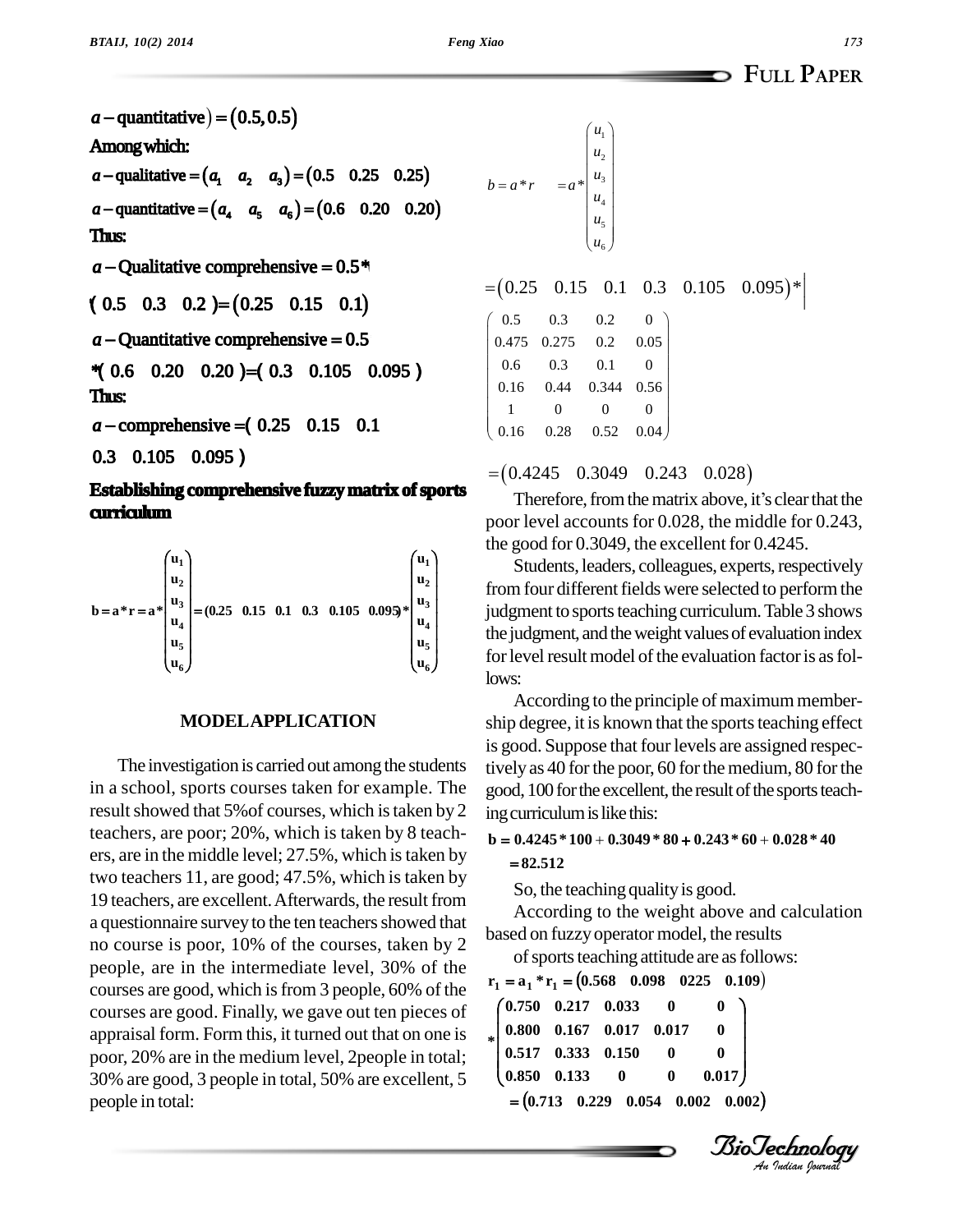# **FULL PAPER**

### **TABLE3 : the statistical table for sports course evaluation**

| First level index Weight value Second level index Weight value - |       |                             |           | evaluation (person)                         |                  |                  |                  |                |
|------------------------------------------------------------------|-------|-----------------------------|-----------|---------------------------------------------|------------------|------------------|------------------|----------------|
|                                                                  |       |                             |           | unqualified qualified middle good excellent |                  |                  |                  |                |
|                                                                  | 0.157 | $\boldsymbol{u}_{11}$       | 0.267     | $\boldsymbol{0}$                            | $\,1$            | $\sqrt{2}$       | $\sqrt{5}$       | $52\,$         |
|                                                                  |       | $\boldsymbol{u}_{12}$       | 0.298     | $\boldsymbol{0}$                            | $\boldsymbol{0}$ | $\mathfrak s$    | $11\,$           | $44\,$         |
| Teching ability                                                  |       | $u_{13}$                    | 0.215     | $\boldsymbol{0}$                            | $\boldsymbol{0}$ | $\mathfrak{Z}$   | $14$             | 43             |
|                                                                  |       | $\boldsymbol{u}_{14}$       | 0.220     | $\boldsymbol{0}$                            | $\boldsymbol{0}$ | $\sqrt{5}$       | $21\,$           | 34             |
|                                                                  | 0.148 | $u_{21}$                    | 0.347     | $\boldsymbol{0}$                            | $\,1$            | $26\,$           | $26\,$           | $25\,$         |
|                                                                  |       | $u_{22}$                    | 0.284     | $\boldsymbol{0}$                            | $\boldsymbol{0}$ | $42\,$           | 42               | 11             |
| Teaching effect                                                  |       | $u_{23}$                    | 0.206     | $\boldsymbol{0}$                            | $\boldsymbol{0}$ | $50\,$           | $50\,$           | $\overline{9}$ |
|                                                                  |       | $u_{\rm \,24}$              | 0.163     | $\,1$                                       | $\sqrt{2}$       | $21\,$           | $21\,$           | 33             |
|                                                                  | 0.164 | $u_{31}$                    | 0.568     | $\boldsymbol{0}$                            | $\boldsymbol{0}$ | $\boldsymbol{0}$ | $\sqrt{2}$       | 13             |
|                                                                  |       | $u_{32}$                    | 0.098     | $\boldsymbol{0}$                            | $\boldsymbol{0}$ | $\mathbf{1}$     | $\mathbf{1}$     | $10\,$         |
| Teaching attitude                                                |       | $u_{33}$                    | 0.225     | $\boldsymbol{0}$                            | $\boldsymbol{0}$ | $\boldsymbol{0}$ | $\boldsymbol{9}$ | $20\,$         |
|                                                                  |       | $u_{34}$                    | 0.109     | $\boldsymbol{0}$                            | $\boldsymbol{0}$ | $\boldsymbol{0}$ | $\boldsymbol{0}$ | $8\,$          |
|                                                                  | 0.301 | $u_{\scriptscriptstyle 41}$ | 0.432     | $\,1$                                       | $\sqrt{6}$       | $23\,$           | $17\,$           | 13             |
|                                                                  |       | $u_{\scriptscriptstyle 42}$ | $0.186\,$ | $\mathfrak{Z}$                              | $\overline{2}$   | $14\,$           | 19               | $22\,$         |
| Teaching contents                                                |       | $u_{43}$                    | $0.117\,$ | $\boldsymbol{0}$                            | $\boldsymbol{0}$ | 25               | $\,8\,$          | 27             |
|                                                                  |       | $u_{\scriptscriptstyle 44}$ | 0.265     | $\boldsymbol{0}$                            | $\sqrt{2}$       | $26\,$           | $14\,$           | $18\,$         |
|                                                                  |       | $u_{\mathfrak{s}_1}$        | 0.236     | $\boldsymbol{0}$                            | $\boldsymbol{0}$ | $\overline{4}$   | 37               | 19             |
|                                                                  | 0.230 | $u_{52}$                    | 0.297     | $\boldsymbol{0}$                            | $\boldsymbol{0}$ | $\sqrt{2}$       | 36               | $22\,$         |
| Teaching methods                                                 |       | $u_{53}$                    | 0.182     | $\boldsymbol{0}$                            | $\boldsymbol{0}$ | $\mathfrak{Z}$   | 43               | $14\,$         |
|                                                                  |       | $u_{\scriptscriptstyle 54}$ | 0.285     | $\boldsymbol{0}$                            | $\boldsymbol{0}$ | $\mathfrak{Z}$   | $22\,$           | 35             |

*Indian Journal*

Ĥ